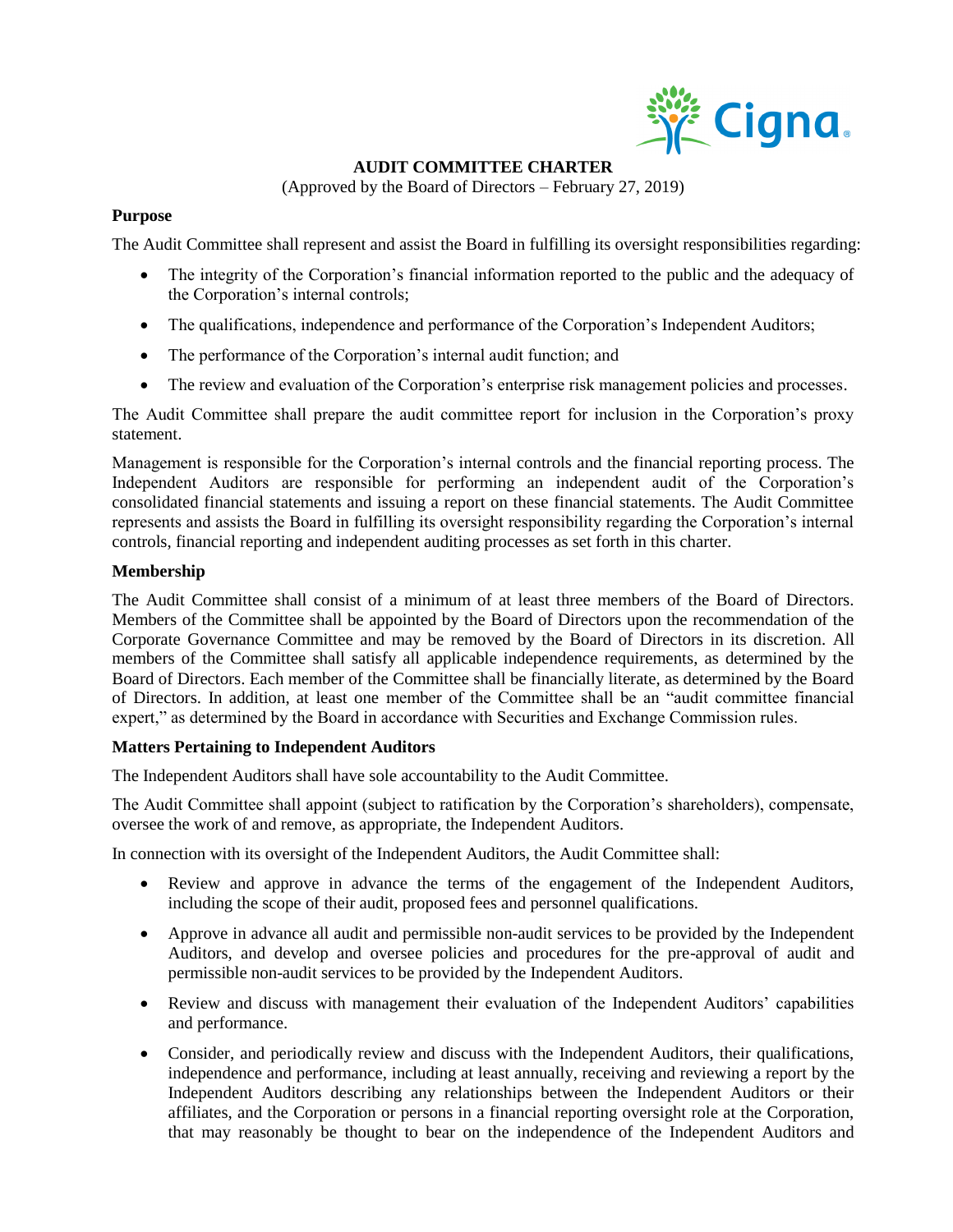discussing the potential effects of any such relationships on the independence of the Independent Auditors.

- Receive and review communications from the Independent Auditors required by Securities and Exchange Commission rules and applicable professional standards.
- Annually, receive and review the Independent Auditors' report on:
	- o the Independent Auditors' internal quality-control procedures; and,
	- o any material issues raised by the most recent internal quality-control review, or inspection report of, or proceeding against, the Independent Auditors, or by any inquiry or investigation by any governmental or professional authorities, within the preceding five years, respecting one or more independent audits carried out by the Independent Auditors' firm, and any steps taken to deal with any such issues.
- Establish and oversee policies for hiring employees and former employees of the Independent Auditors.
- Review and discuss with the Independent Auditors, its view of the quality of the Corporation's financial and accounting personnel.

# **Matters Pertaining to the General Auditor and Chief Risk Officer, Risk Assessment and Risk Management**

The Audit Committee shall:

- Review with the General Auditor the risk assessment process, results, and resulting annual Audit Plan for the upcoming year, including adequacy of staffing and qualifications of the staff.
- Review with the General Auditor, quarterly, the results of Internal Audit activities, including changes to the Audit Plan and findings of audits and special investigations.
- Oversee the Corporation's financial risks, and review and discuss with management the Corporation's enterprise risk management framework and process for identifying, assessing, and monitoring key business risks, including risks related to the security of the Corporation's information technology systems.
- Report to the entire Board, at least annually, with respect to matters related to enterprise risks and risk management.
- Review and assess the independence of the internal audit function, indicating adequacy of resources and overall performance.

#### **Matters Pertaining to Filings with Government Agencies**

The Audit Committee shall:

- Meet to review and discuss with the Independent Auditors and management the Corporation's Form 10-K, including the Corporation's annual audited financial statements and disclosures under "Management's Discussion and Analysis of Financial Condition and Results of Operations" and determine whether to recommend for Board approval the inclusion of the financial statements in the Form 10-K for filing with the Securities and Exchange Commission.
- Meet to review and discuss with the Independent Auditors and management the Corporation's quarterly financial statements and disclosures under "Management's Discussion and Analysis of Financial Condition and Results of Operations."
- Discuss with management and the Independent Auditors the procedures employed to promote compliance with Sarbanes/Oxley sections 302 and 404, including policies and procedures regarding adequacy of internal controls over financial reporting and disclosure controls.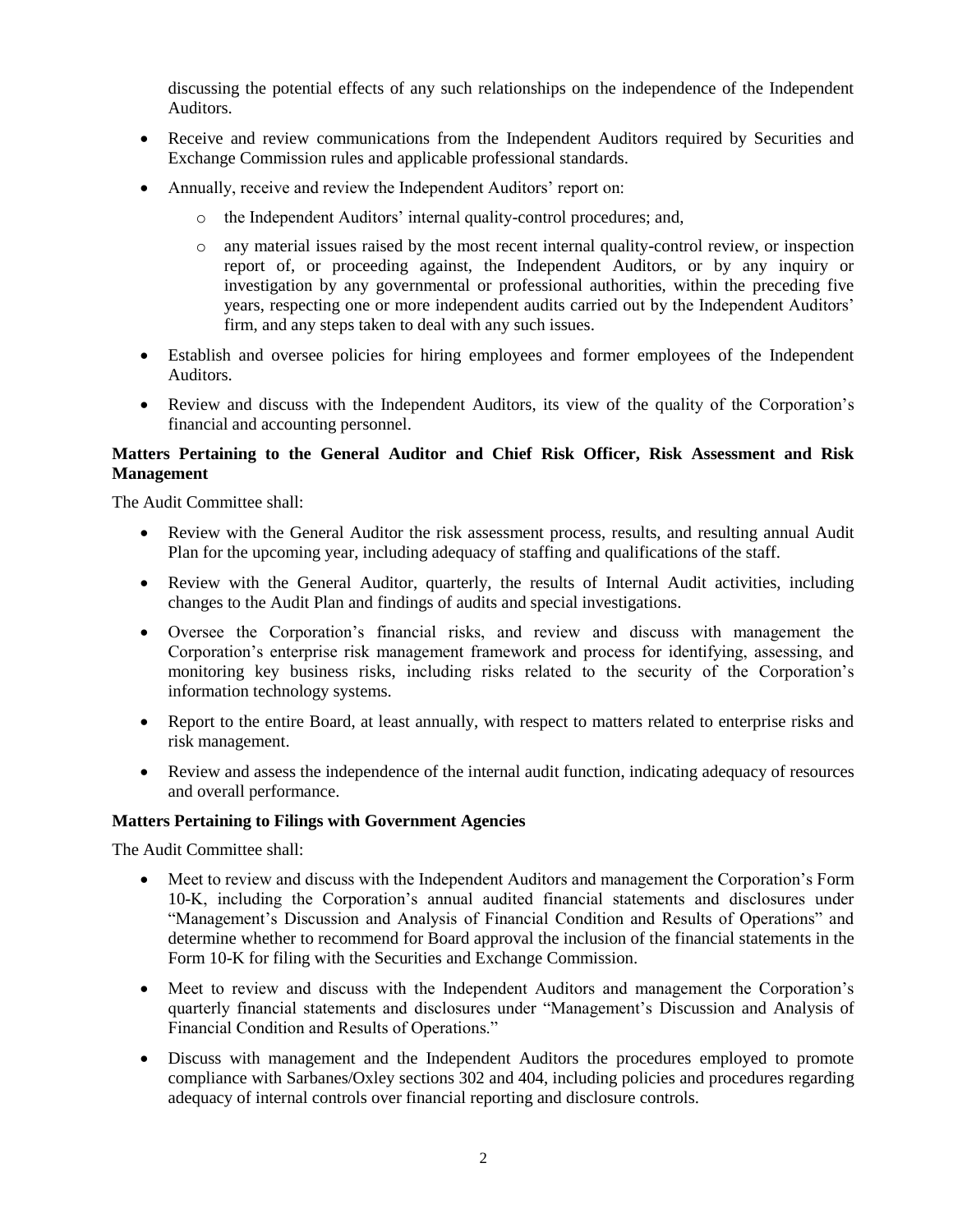• Prepare and approve the audit committee report that the Securities and Exchange Commission requires for the Corporation's proxy statement.

## **Controls; Significant Accounting Policies**

The Audit Committee shall:

- Review with the Independent Auditors and management both Management's Assessment and the Independent Auditors' Annual Report on the effectiveness of the Corporation's Internal Controls.
- Review with management the adequacy and effectiveness of the Corporation's internal controls, financial controls, and disclosure controls and procedures.
- Review with management and the Independent Auditors the Corporation's significant accounting policies. Review with the Independent Auditors any audit problems, differences or difficulties and management's response.

## **Press Releases and Earnings Guidance**

The Audit Committee shall:

- Review with management and the Independent Auditors the earnings press releases.
- Periodically discuss with management and the Independent Auditors policies regarding earnings releases, financial information and earnings guidance provided to analysts and rating agencies.

## **Legal Matters**

The Audit Committee shall:

- Review with the Corporation's General Counsel material litigation and other legal matters as appropriate.
- Establish, oversee and review procedures for:
	- o receipt, retention and treatment of complaints regarding the Corporation's accounting, internal accounting controls and auditing matters, and federal securities law reporting and disclosure matters; and
	- o the Corporation's employees to submit confidentially and anonymously concerns regarding questionable accounting and auditing matters.

#### **Other Matters**

In order to carry out and effectuate its purpose, the Audit Committee shall periodically meet separately with the Corporation's:

- Independent Auditors;
- General Auditor and Chief Risk Officer; and
- Management.

The Audit Committee also shall meet in executive session without management as circumstances warrant.

In order to carry out its responsibilities, the Audit Committee shall also:

- receive appropriate funding from the Corporation for the payment of such ordinary administrative expenses as the Committee determines are necessary or appropriate for carrying out its duties;
- have the authority to:
	- o in its sole discretion, engage external counsel and advisers to the Committee, and shall receive appropriate funding from the Corporation, as determined by the Committee, for payment of compensation to any such counsel and advisers;